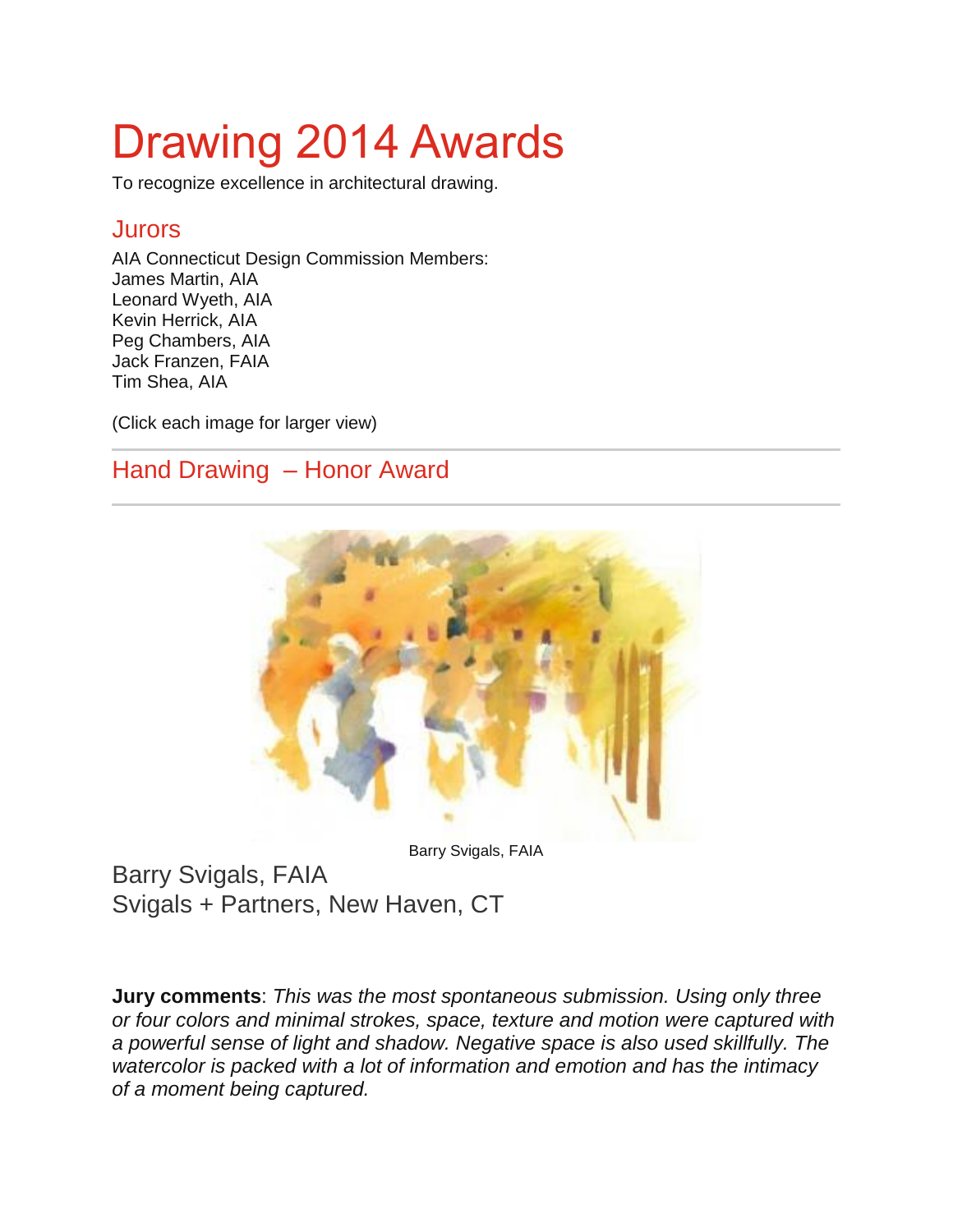## Hand Drawing – Honorable Mention



Sandra Vlock, AIA, LEED AP Arbonies King Vlock, Branford, CT

**Jury comments**: *This engaging, spontaneous color sketch draws the viewer in*  with an economy of means. The simplicity sparks the imagination. Like a travel *poster, it offers a sense of space (both near and far), sunlight, warm colors, and effectively captures the feel and texture of a village in the mountains.*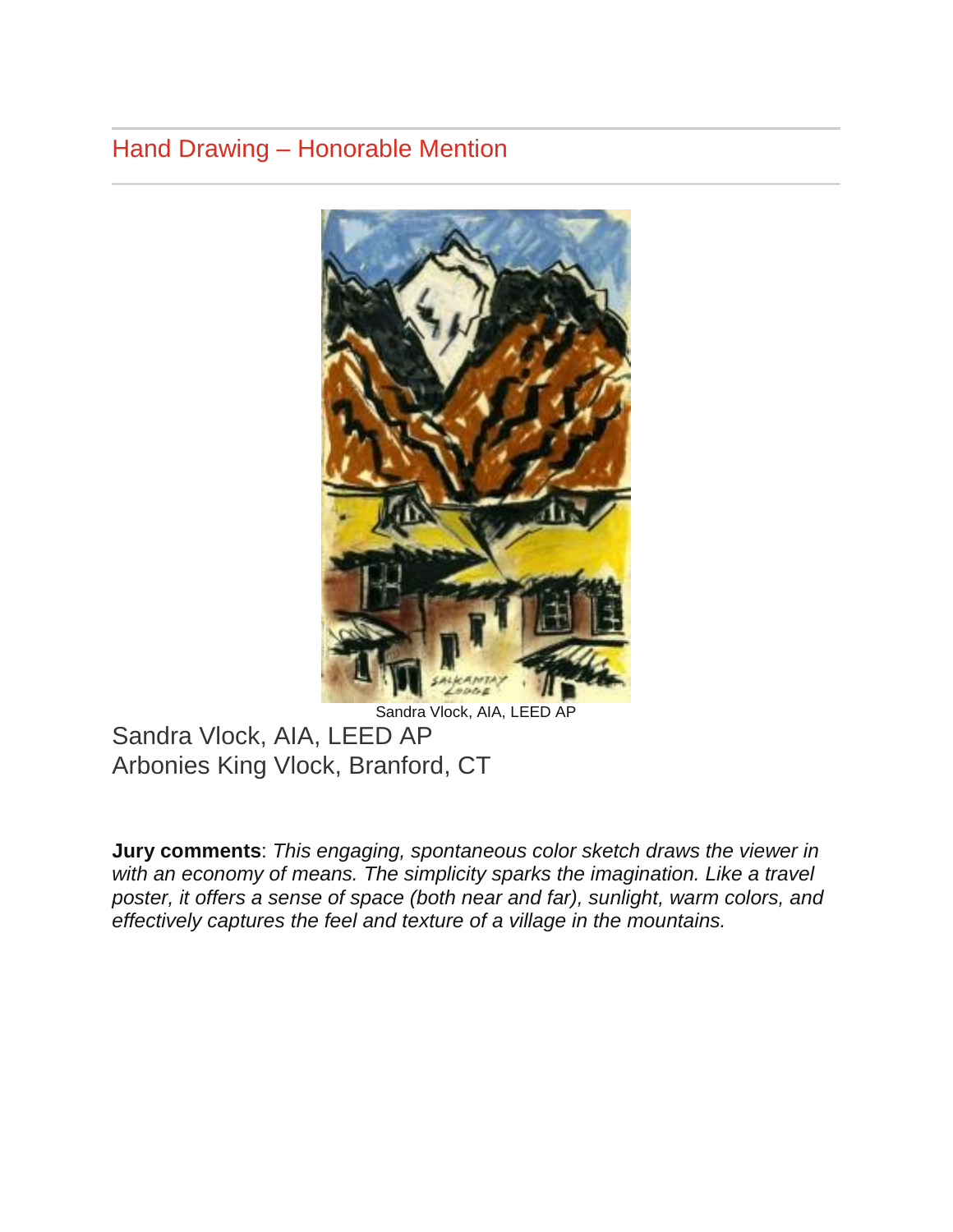### Computer Generated Drawing – Honor Award



Alex Paolucci

Alex Paolucci Austin Patterson Disston Architects, Southport, CT

**Jury comments**: *This is a successful digital drawing with a subtle, well-chosen color palette. The hard lines of the composition are softened by color, very much like a colorized photograph from the 1930's. There is a cloud like aura to the drawing; it is as interesting close up as it is from afar. It is very legible and has a pleasing level of detail.*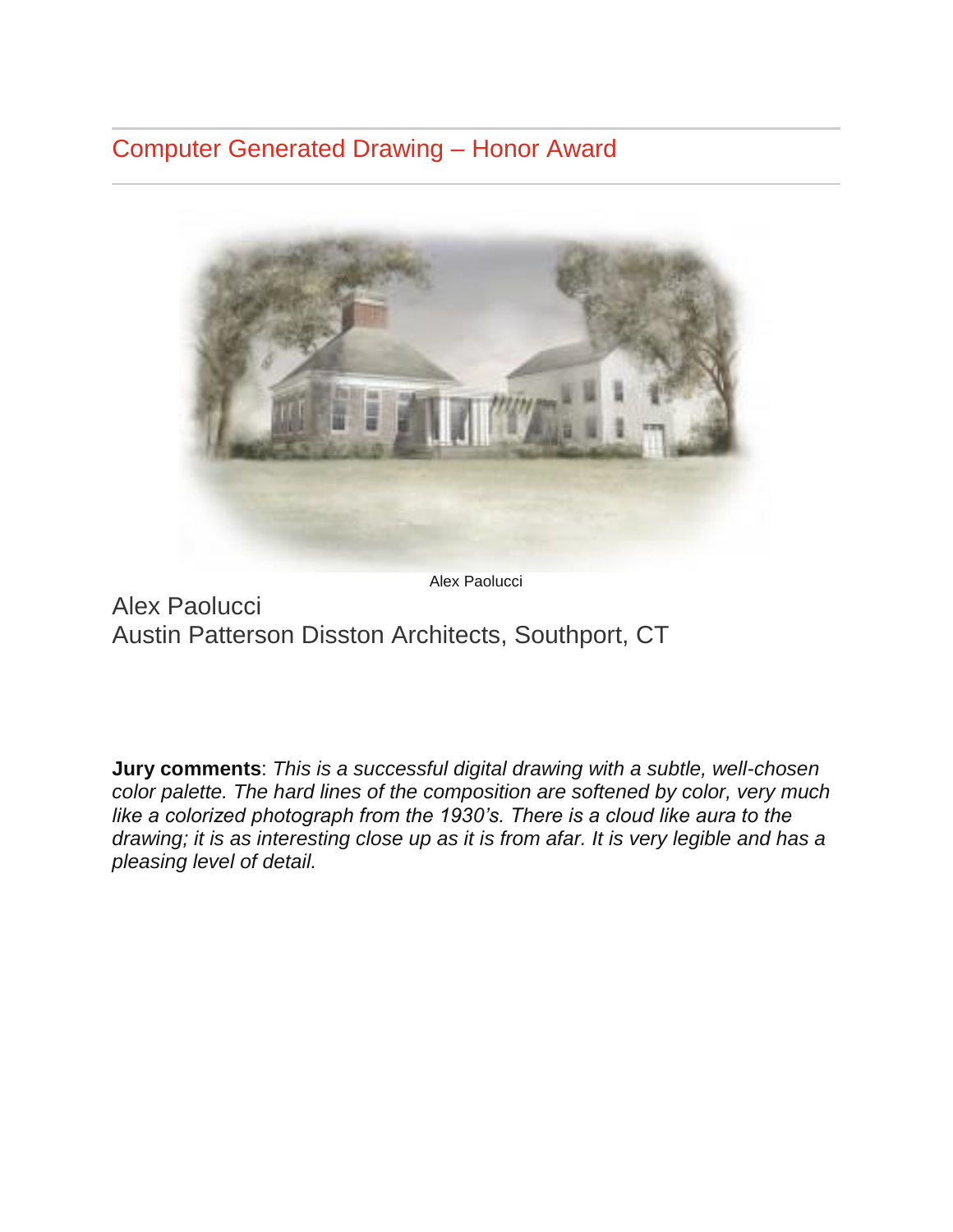Computer Generated Drawing – Honorable Mention



Joeb Moore, AIA Joeb Moore & Partners, Greenwich, CT

**Jury comments:** *This is a different kind of animation, an alternative to a flythrough, opening up new possibilities of putting static buildings in motion. It introduces the potential of expressing time and procession through a building. The movement of the human figures is fascinating. The jury applauded this innovative approach.* [\(See animated view\)](http://joebmoore.com/webfiles/JM&P_AIACT_Drawing_Award_Submission_Final.gif)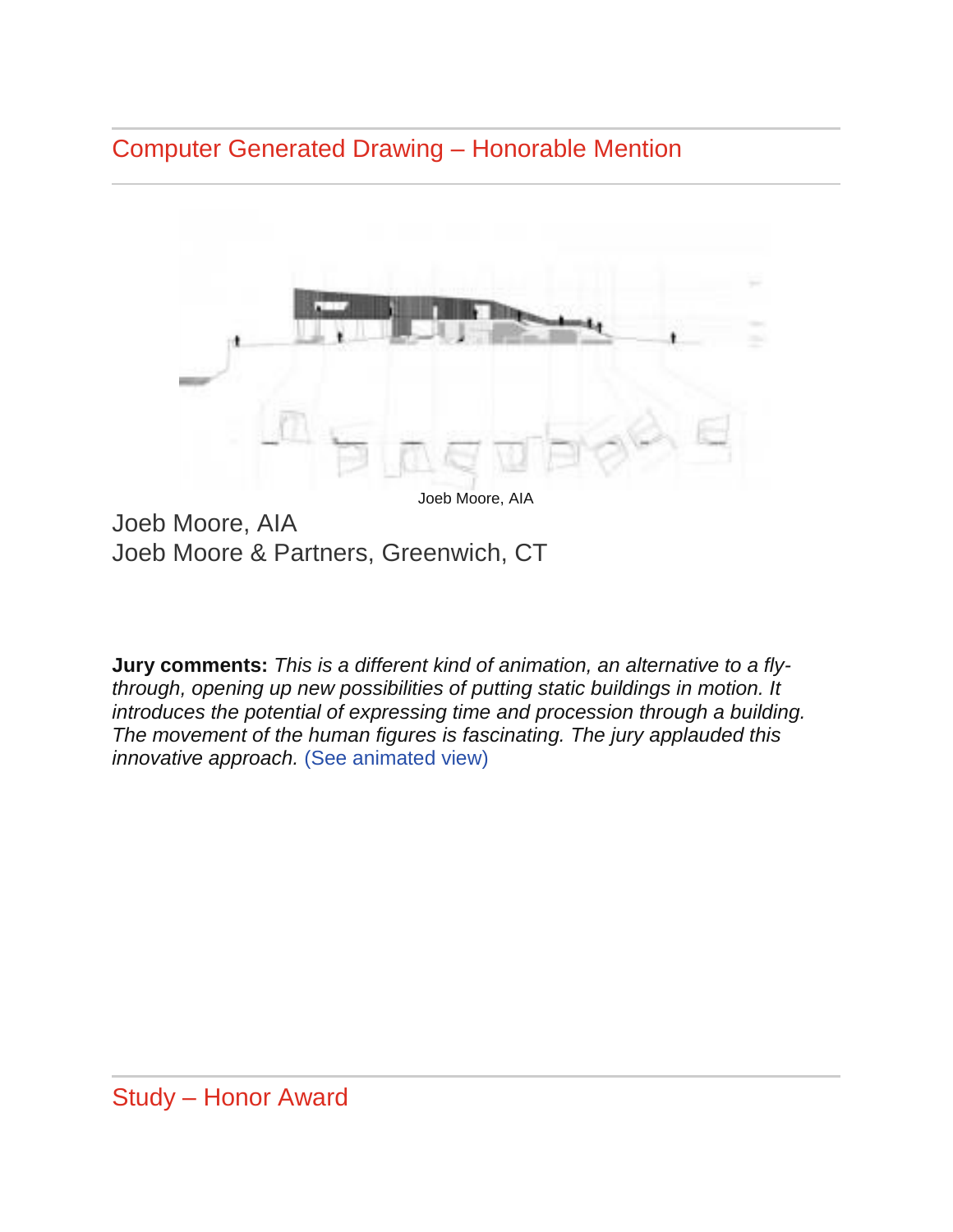

Mark Markewicz, AIA

Mark Markewicz, AIA Mark Markiewicz, AIA, New Canaan, CT

**Jury comments**: *This is a masterful example of pencil technique. It is extremely precise, with a wonderful degree of detail rendered with simple, soft, easy strokes. It appears to have been developed from a travel sketch and seems to cover a variety of European architectural styles.*